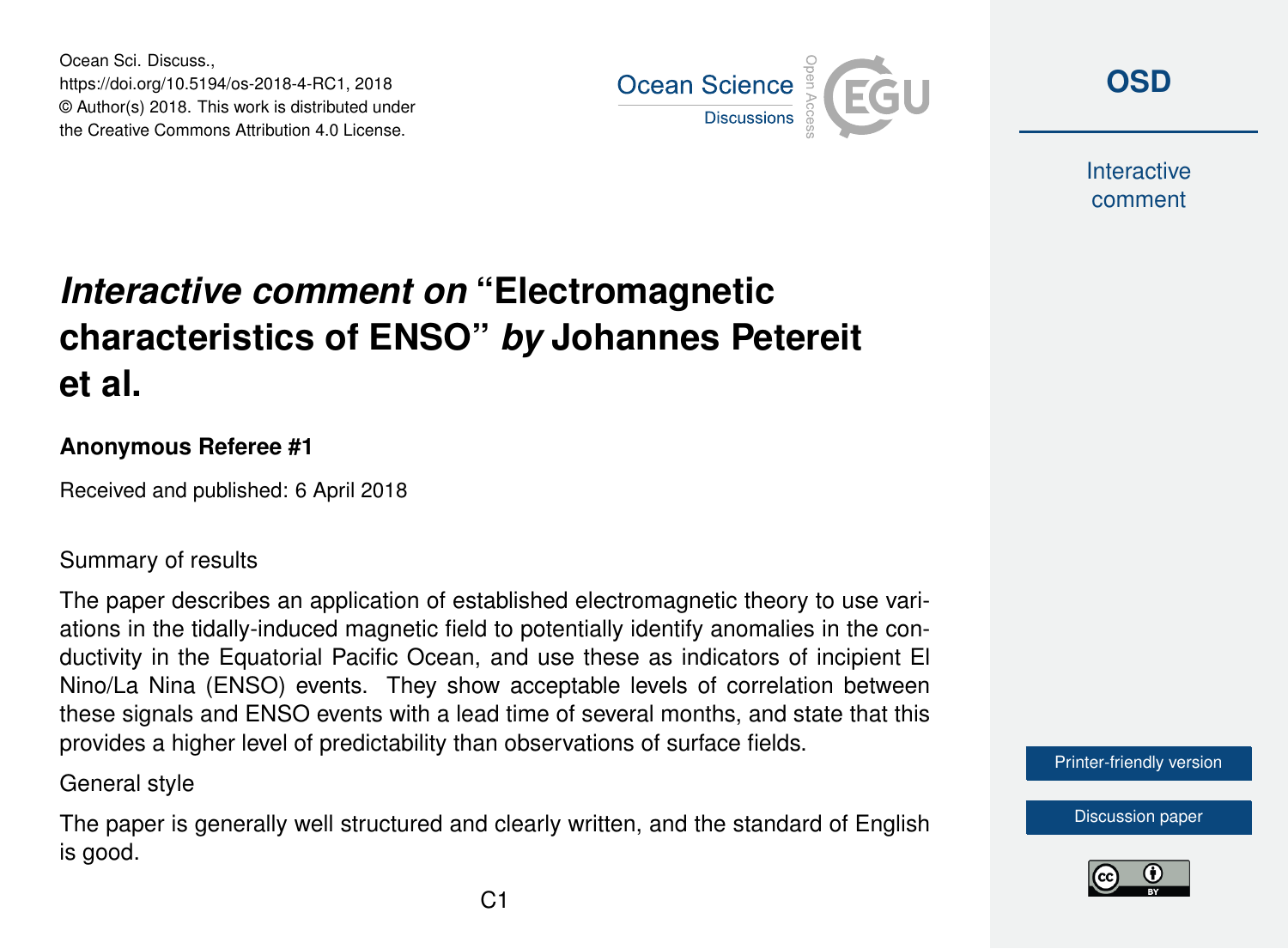General comments

There are in my opinion some logically important steps missing in sections 2.1 and 2.1, which purport to explain how the interaction between tidal motions, the Earth's magnetic field and the local T/S structure in the tropical Pacific gives rise to measurable magnetic field anomalies.

The results described in the paper from the ocean model are very interesting, but I have some difficulty with the overall message of this work. There is a bald statement in the Conclusions section that the estimated magnetic anomalies are currently too small to measure, which would seem to invalidate the main conclusion (stated directly in the final sentence of the paper) that this technique might be used to predict the onset of an ENSO event. This, in my opinion, demands some discussion of how useful the technique actually is, both at the present and at some time in the future. Firstly, is there a fundamental limit to the smallest measurable magnetic signal in the ocean? How large is the effect of internal waves and other small-scale oceanic motions on the magnetic anomaly, compared with that due to the predictable tidal signal? Are there any foreseeable improvements in technology that would reduce the SNR to enable these signals to be detected? Secondly, as the authors note in the Introduction, upper ocean heat content is already known to be a good predictor of ENSO: surely this is a far easier precursor to measure directly than the admittedly tiny magnetic field anomalies? Are there any real advantages of the technique discussed in this paper over conventional monitoring of standard hydrographic fields (e.g. the TAO/TRITON array)?

Recommendation

Accept with major revisions

Specific comments

**Abstract** 

"Tidally-forced" is more correct than "tidal-forced", which occurs throughout the paper,

## **[OSD](https://www.ocean-sci-discuss.net/)**

**Interactive** comment

[Printer-friendly version](https://www.ocean-sci-discuss.net/os-2018-4/os-2018-4-RC1-print.pdf)

[Discussion paper](https://www.ocean-sci-discuss.net/os-2018-4)

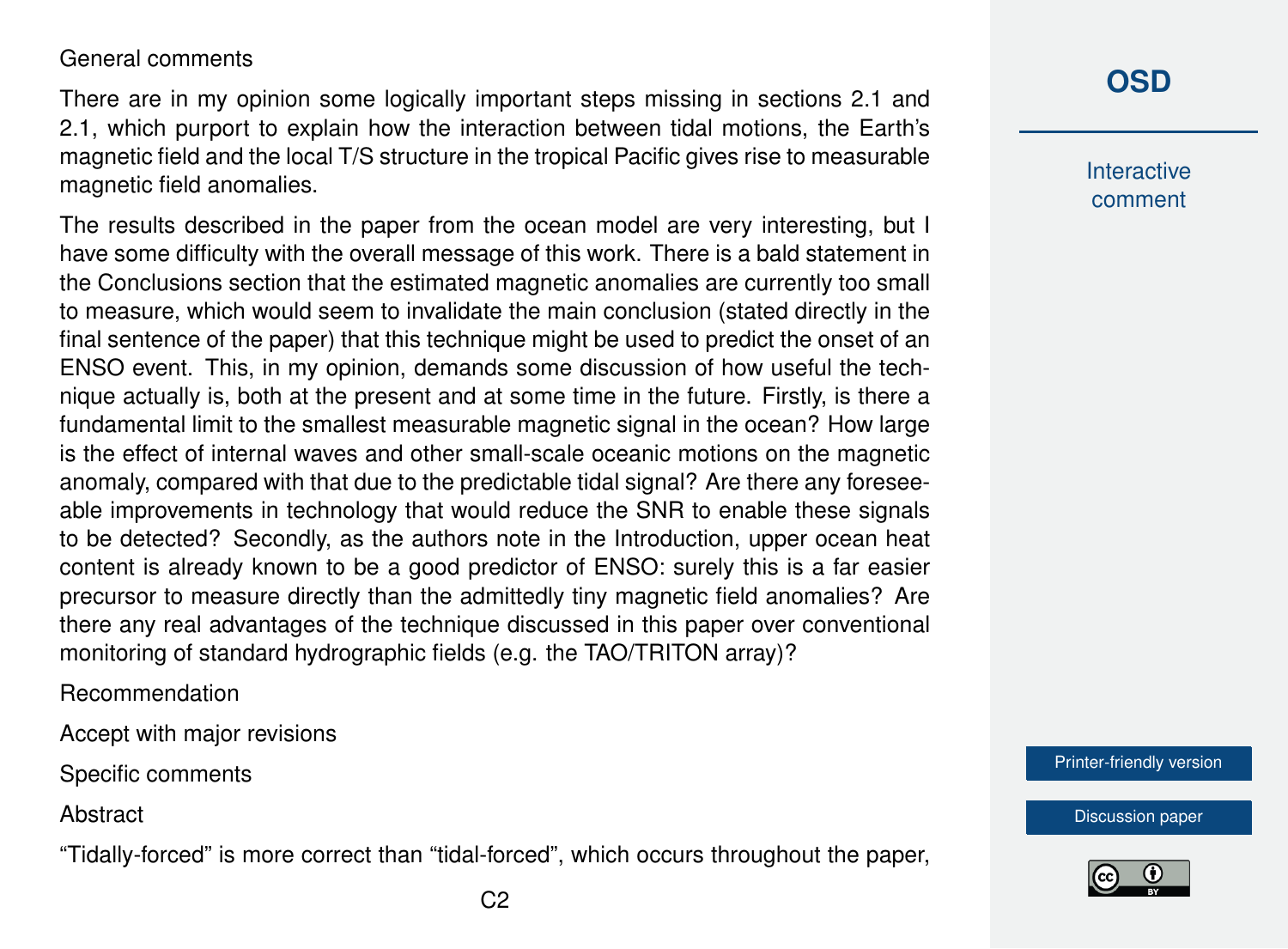particularly in the Abstract.

P1L2: Replace "separable from" with "distinguishable in"

1. Introduction

P2L9: "thermohaline circulation" does not drive the ocean – replace this with "buoyancy fluxes"?

P2L31: "pacific" should have a capital.

P2L5: What does "variating" mean?

There is usually a short description of the structure of the rest of the paper at the end of the Introduction, but one is lacking here. In the present case I think this would be very helpful, since it would steer the reader through the logical chain of argument from tidal currents to the at least theoretically detectable magnetic anomalies, and hence to correlations between the latter and ENSO events.

2.1 Ocean and tidal induced currents

P3L26: Insert "with" after "linearly vary".

P3L27: What does "well know for real observation times" mean?

### 2.2 EMOTS

Perhaps I am not paying enough attention here, but there doesn't seem to be a clear link between the induced currents jm2 in the previous section and the measurable resulting magnetic field. Specifically, Br is referred in the subsequent section as being defined in the present section, but it is not. There is quite a dense description of the conductivities, but this doesn't seem to go anywhere – is there some text missing here?

Also, are the EMOTS measurable in the magnetic or electric field? Presumably the magnetic component, since this is referred to several times further on, but this is not stated explicitly here.

**Interactive** comment

[Printer-friendly version](https://www.ocean-sci-discuss.net/os-2018-4/os-2018-4-RC1-print.pdf)

[Discussion paper](https://www.ocean-sci-discuss.net/os-2018-4)